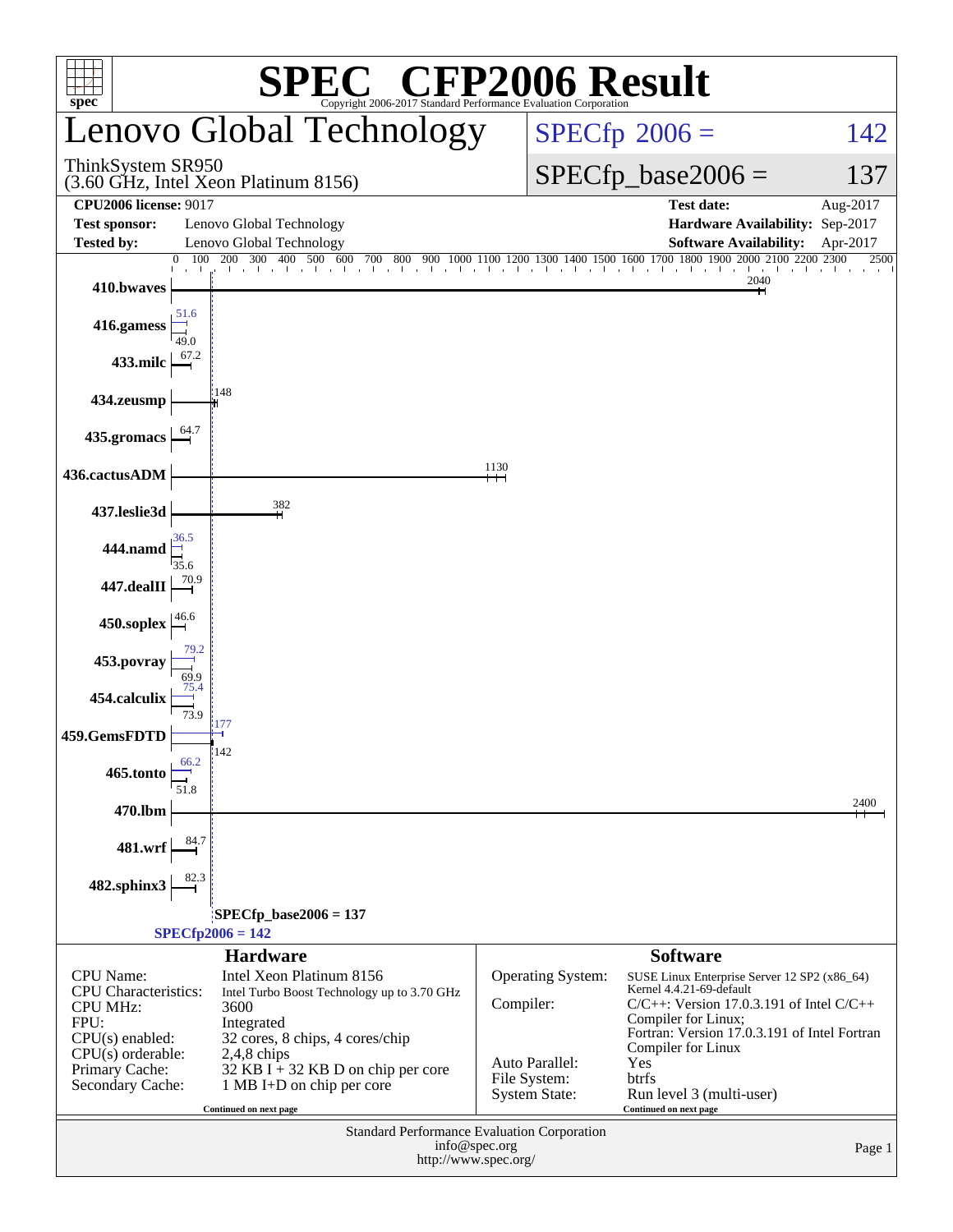

## enovo Global Technology

#### ThinkSystem SR950

(3.60 GHz, Intel Xeon Platinum 8156)

 $SPECfp2006 = 142$  $SPECfp2006 = 142$ 

#### $SPECfp\_base2006 = 137$

| <b>CPU2006 license: 9017</b> |                                    |                                 | <b>Test date:</b><br>Aug-2017             |
|------------------------------|------------------------------------|---------------------------------|-------------------------------------------|
| <b>Test sponsor:</b>         | Lenovo Global Technology           | Hardware Availability: Sep-2017 |                                           |
| <b>Tested by:</b>            | Lenovo Global Technology           |                                 | <b>Software Availability:</b><br>Apr-2017 |
| L3 Cache:                    | 16.5 MB I+D on chip per chip       | <b>Base Pointers:</b>           | $64$ -bit                                 |
| Other Cache:                 | None                               | Peak Pointers:                  | $32/64$ -bit                              |
| Memory:                      | 3 TB (96 x 32 GB 2Rx4 PC4-2666V-R) | Other Software:                 | None                                      |
| Disk Subsystem:              | 1 x 800 GB SAS SSD                 |                                 |                                           |
| Other Hardware:              | None                               |                                 |                                           |

**[Results Table](http://www.spec.org/auto/cpu2006/Docs/result-fields.html#ResultsTable)**

| Results Table          |                                                                                                          |              |                |       |                |             |                |              |                |              |                |              |  |
|------------------------|----------------------------------------------------------------------------------------------------------|--------------|----------------|-------|----------------|-------------|----------------|--------------|----------------|--------------|----------------|--------------|--|
|                        | <b>Base</b>                                                                                              |              |                |       |                | <b>Peak</b> |                |              |                |              |                |              |  |
| <b>Benchmark</b>       | <b>Seconds</b>                                                                                           | <b>Ratio</b> | <b>Seconds</b> | Ratio | <b>Seconds</b> | Ratio       | <b>Seconds</b> | <b>Ratio</b> | <b>Seconds</b> | <b>Ratio</b> | <b>Seconds</b> | <b>Ratio</b> |  |
| 410.bwaves             | 6.60                                                                                                     | 2060         | 6.68           | 2040  | 6.67           | 2040        | 6.60           | 2060         | 6.68           | 2040         | 6.67           | 2040         |  |
| 416.gamess             | 400                                                                                                      | 49.0         | 399            | 49.0  | 400            | 49.0        | 381            | 51.4         | 379            | 51.7         | 379            | 51.6         |  |
| $433$ .milc            | 137                                                                                                      | 67.2         | 136            | 67.4  | 137            | 66.9        | 137            | 67.2         | 136            | 67.4         | 137            | 66.9         |  |
| 434.zeusmp             | 62.6                                                                                                     | 145          | 57.3           | 159   | 61.5           | 148         | 62.6           | 145          | 57.3           | 159          | 61.5           | 148          |  |
| 435.gromacs            | 110                                                                                                      | 64.8         | 110            | 64.7  | 111            | 64.6        | 110            | 64.8         | <b>110</b>     | 64.7         | 111            | 64.6         |  |
| 436.cactusADM          | 10.3                                                                                                     | 1160         | 10.9           | 1090  | 10.6           | 1130        | 10.3           | 1160         | 10.9           | 1090         | <b>10.6</b>    | 1130         |  |
| 437.leslie3d           | 25.8                                                                                                     | 365          | 24.6           | 383   | 24.6           | 382         | 25.8           | 365          | 24.6           | 383          | 24.6           | 382          |  |
| 444.namd               | 225                                                                                                      | 35.6         | 225            | 35.6  | 225            | 35.6        | 220            | 36.5         | 220            | 36.5         | 220            | 36.5         |  |
| $ 447 \text{.}$ dealII | 161                                                                                                      | 70.9         | 161            | 71.1  | 162            | 70.7        | <b>161</b>     | 70.9         | 161            | 71.1         | 162            | 70.7         |  |
| $450$ .soplex          | 178                                                                                                      | 46.8         | 182            | 45.8  | 179            | 46.6        | 178            | 46.8         | 182            | 45.8         | 179            | 46.6         |  |
| 453.povray             | 76.2                                                                                                     | 69.9         | 76.2           | 69.9  | 76.1           | 69.9        | 67.3           | 79.1         | 67.1           | 79.3         | 67.2           | 79.2         |  |
| $ 454$ .calculix       | 112                                                                                                      | 73.9         | 111            | 74.0  | 112            | 73.9        | 109            | 75.5         | 110            | 75.1         | 109            | 75.4         |  |
| 459.GemsFDTD           | 76.6                                                                                                     | 138          | 74.7           | 142   | 73.9           | 144         | 59.2           | 179          | 59.8           | 177          | 60.4           | 176          |  |
| $465$ .tonto           | 196                                                                                                      | 50.2         | 190            | 51.8  | 190            | 51.9        | 149            | 66.2         | 149            | 66.2         | 149            | 66.2         |  |
| 470.1bm                | 5.79                                                                                                     | 2370         | 5.72           | 2400  | 5.56           | 2470        | 5.79           | 2370         | 5.72           | 2400         | 5.56           | 2470         |  |
| $ 481$ .wrf            | 130                                                                                                      | 86.1         | 132            | 84.7  | 132            | 84.6        | 130            | 86.1         | <u>132</u>     | 84.7         | 132            | 84.6         |  |
| 482.sphinx3            | 237                                                                                                      | 82.3         | 236            | 82.6  | 239            | 81.6        | 237            | 82.3         | 236            | 82.6         | 239            | 81.6         |  |
|                        | Results appear in the order in which they were run. Bold underlined text indicates a median measurement. |              |                |       |                |             |                |              |                |              |                |              |  |

#### **[Operating System Notes](http://www.spec.org/auto/cpu2006/Docs/result-fields.html#OperatingSystemNotes)**

Stack size set to unlimited using "ulimit -s unlimited"

#### **[Platform Notes](http://www.spec.org/auto/cpu2006/Docs/result-fields.html#PlatformNotes)**

BIOS configuration: Choose Operating Mode set to Maximum Performance Hyper-Threading set to Disable LLC dead line alloc set to Disable Sysinfo program /home/cpu2006-1.2-ic17.0u3/config/sysinfo.rev6993 Revision 6993 of 2015-11-06 (b5e8d4b4eb51ed28d7f98696cbe290c1) running on Proton8S-SUSE12SP2 Wed Aug 30 11:01:17 2017

 This section contains SUT (System Under Test) info as seen by some common utilities. To remove or add to this section, see: Continued on next page

> Standard Performance Evaluation Corporation [info@spec.org](mailto:info@spec.org) <http://www.spec.org/>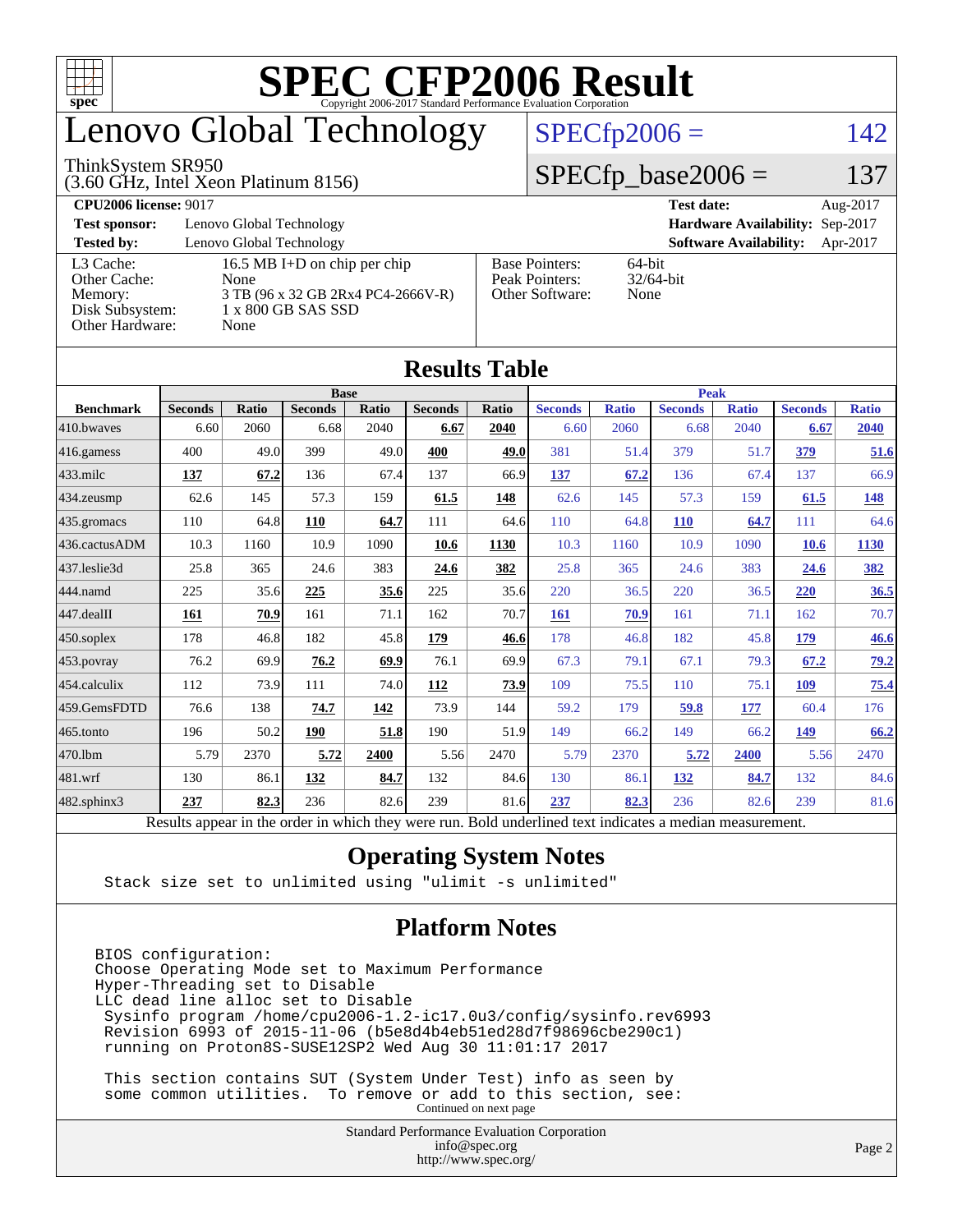

## enovo Global Technology

ThinkSystem SR950

 $SPECTp2006 = 142$ 

(3.60 GHz, Intel Xeon Platinum 8156)

 $SPECTp\_base2006 = 137$ 

**[CPU2006 license:](http://www.spec.org/auto/cpu2006/Docs/result-fields.html#CPU2006license)** 9017 **[Test date:](http://www.spec.org/auto/cpu2006/Docs/result-fields.html#Testdate)** Aug-2017

**[Test sponsor:](http://www.spec.org/auto/cpu2006/Docs/result-fields.html#Testsponsor)** Lenovo Global Technology **[Hardware Availability:](http://www.spec.org/auto/cpu2006/Docs/result-fields.html#HardwareAvailability)** Sep-2017 **[Tested by:](http://www.spec.org/auto/cpu2006/Docs/result-fields.html#Testedby)** Lenovo Global Technology **[Software Availability:](http://www.spec.org/auto/cpu2006/Docs/result-fields.html#SoftwareAvailability)** Apr-2017

#### **[Platform Notes \(Continued\)](http://www.spec.org/auto/cpu2006/Docs/result-fields.html#PlatformNotes)**

<http://www.spec.org/cpu2006/Docs/config.html#sysinfo>

```
Standard Performance Evaluation Corporation
                                      info@spec.org
                                     http://www.spec.org/
 From /proc/cpuinfo
    model name : Intel(R) Xeon(R) Platinum 8156 CPU @ 3.60GHz
        8 "physical id"s (chips)
        32 "processors"
     cores, siblings (Caution: counting these is hw and system dependent. The
     following excerpts from /proc/cpuinfo might not be reliable. Use with
     caution.)
        cpu cores : 4
       siblings
        physical 0: cores 1 5 9 13
        physical 1: cores 0 3 10 13
        physical 2: cores 1 2 5 11
        physical 3: cores 1 5 9 13
        physical 4: cores 1 2 5 11
        physical 5: cores 1 5 9 13
        physical 6: cores 1 5 9 13
        physical 7: cores 1 5 9 13
     cache size : 16896 KB
 From /proc/meminfo
    MemTotal: 3170209980 kB
     HugePages_Total: 0
    Hugepagesize: 2048 kB
 From /etc/*release* /etc/*version*
     SuSE-release:
        SUSE Linux Enterprise Server 12 (x86_64)
        VERSION = 12
        PATCHLEVEL = 2
        # This file is deprecated and will be removed in a future service pack or
        release.
        # Please check /etc/os-release for details about this release.
     os-release:
        NAME="SLES"
        VERSION="12-SP2"
        VERSION_ID="12.2"
        PRETTY_NAME="SUSE Linux Enterprise Server 12 SP2"
        ID="sles"
        ANSI_COLOR="0;32"
        CPE_NAME="cpe:/o:suse:sles:12:sp2"
 uname -a:
     Linux Proton8S-SUSE12SP2 4.4.21-69-default #1 SMP Tue Oct 25 10:58:20 UTC
     2016 (9464f67) x86_64 x86_64 x86_64 GNU/Linux
 run-level 3 Aug 30 06:53
 SPEC is set to: /home/cpu2006-1.2-ic17.0u3
   Filesystem Type Size Used Avail Use% Mounted on<br>
/dev/sdb3 btrfs 743G 62G 681G 9% /home
 /dev/sdb3 btrfs 743G 62G 681G 9% /home
Continued on next page
```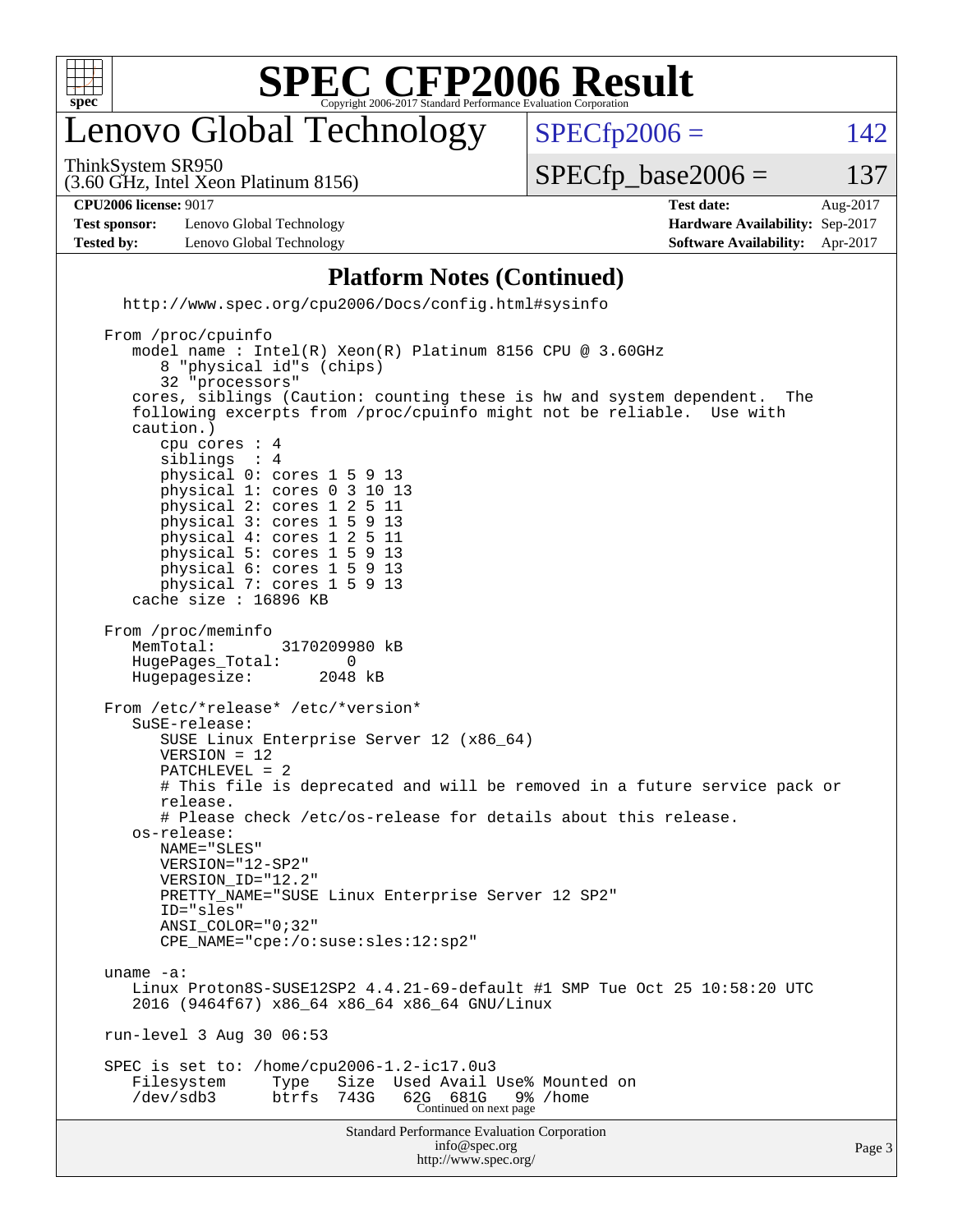

## enovo Global Technology

ThinkSystem SR950

 $SPECTp2006 = 142$ 

(3.60 GHz, Intel Xeon Platinum 8156)

 $SPECTp\_base2006 = 137$ 

**[Test sponsor:](http://www.spec.org/auto/cpu2006/Docs/result-fields.html#Testsponsor)** Lenovo Global Technology **[Hardware Availability:](http://www.spec.org/auto/cpu2006/Docs/result-fields.html#HardwareAvailability)** Sep-2017

**[CPU2006 license:](http://www.spec.org/auto/cpu2006/Docs/result-fields.html#CPU2006license)** 9017 **[Test date:](http://www.spec.org/auto/cpu2006/Docs/result-fields.html#Testdate)** Aug-2017 **[Tested by:](http://www.spec.org/auto/cpu2006/Docs/result-fields.html#Testedby)** Lenovo Global Technology **[Software Availability:](http://www.spec.org/auto/cpu2006/Docs/result-fields.html#SoftwareAvailability)** Apr-2017

#### **[Platform Notes \(Continued\)](http://www.spec.org/auto/cpu2006/Docs/result-fields.html#PlatformNotes)**

Additional information from dmidecode:

 Warning: Use caution when you interpret this section. The 'dmidecode' program reads system data which is "intended to allow hardware to be accurately determined", but the intent may not be met, as there are frequent changes to hardware, firmware, and the "DMTF SMBIOS" standard.

 BIOS Lenovo -[PSE105L-1.00]- 06/22/2017 Memory: 96x Samsung M393A4K40BB2-CTD 32 GB 2 rank 2666 MHz

(End of data from sysinfo program)

#### **[General Notes](http://www.spec.org/auto/cpu2006/Docs/result-fields.html#GeneralNotes)**

Environment variables set by runspec before the start of the run: KMP AFFINITY = "granularity=fine, compact" LD\_LIBRARY\_PATH = "/home/cpu2006-1.2-ic17.0u3/lib/ia32:/home/cpu2006-1.2-ic17.0u3/lib/intel64:/home/cpu2006-1.2-ic17.0u3/sh10.2" OMP NUM THREADS = "32"

 Binaries compiled on a system with 1x Intel Core i7-4790 CPU + 32GB RAM memory using Redhat Enterprise Linux 7.2 Transparent Huge Pages disabled with: echo never > /sys/kernel/mm/transparent\_hugepage/enabled Filesystem page cache cleared with: shell invocation of 'sync; echo 3 > /proc/sys/vm/drop\_caches' prior to run

#### **[Base Compiler Invocation](http://www.spec.org/auto/cpu2006/Docs/result-fields.html#BaseCompilerInvocation)**

[C benchmarks](http://www.spec.org/auto/cpu2006/Docs/result-fields.html#Cbenchmarks): [icc -m64](http://www.spec.org/cpu2006/results/res2017q4/cpu2006-20170917-49359.flags.html#user_CCbase_intel_icc_64bit_bda6cc9af1fdbb0edc3795bac97ada53)

[C++ benchmarks:](http://www.spec.org/auto/cpu2006/Docs/result-fields.html#CXXbenchmarks) [icpc -m64](http://www.spec.org/cpu2006/results/res2017q4/cpu2006-20170917-49359.flags.html#user_CXXbase_intel_icpc_64bit_fc66a5337ce925472a5c54ad6a0de310)

[Fortran benchmarks](http://www.spec.org/auto/cpu2006/Docs/result-fields.html#Fortranbenchmarks): [ifort -m64](http://www.spec.org/cpu2006/results/res2017q4/cpu2006-20170917-49359.flags.html#user_FCbase_intel_ifort_64bit_ee9d0fb25645d0210d97eb0527dcc06e)

[Benchmarks using both Fortran and C](http://www.spec.org/auto/cpu2006/Docs/result-fields.html#BenchmarksusingbothFortranandC): [icc -m64](http://www.spec.org/cpu2006/results/res2017q4/cpu2006-20170917-49359.flags.html#user_CC_FCbase_intel_icc_64bit_bda6cc9af1fdbb0edc3795bac97ada53) [ifort -m64](http://www.spec.org/cpu2006/results/res2017q4/cpu2006-20170917-49359.flags.html#user_CC_FCbase_intel_ifort_64bit_ee9d0fb25645d0210d97eb0527dcc06e)

#### **[Base Portability Flags](http://www.spec.org/auto/cpu2006/Docs/result-fields.html#BasePortabilityFlags)**

 410.bwaves: [-DSPEC\\_CPU\\_LP64](http://www.spec.org/cpu2006/results/res2017q4/cpu2006-20170917-49359.flags.html#suite_basePORTABILITY410_bwaves_DSPEC_CPU_LP64) 416.gamess: [-DSPEC\\_CPU\\_LP64](http://www.spec.org/cpu2006/results/res2017q4/cpu2006-20170917-49359.flags.html#suite_basePORTABILITY416_gamess_DSPEC_CPU_LP64) 433.milc: [-DSPEC\\_CPU\\_LP64](http://www.spec.org/cpu2006/results/res2017q4/cpu2006-20170917-49359.flags.html#suite_basePORTABILITY433_milc_DSPEC_CPU_LP64)

Continued on next page

Standard Performance Evaluation Corporation [info@spec.org](mailto:info@spec.org) <http://www.spec.org/>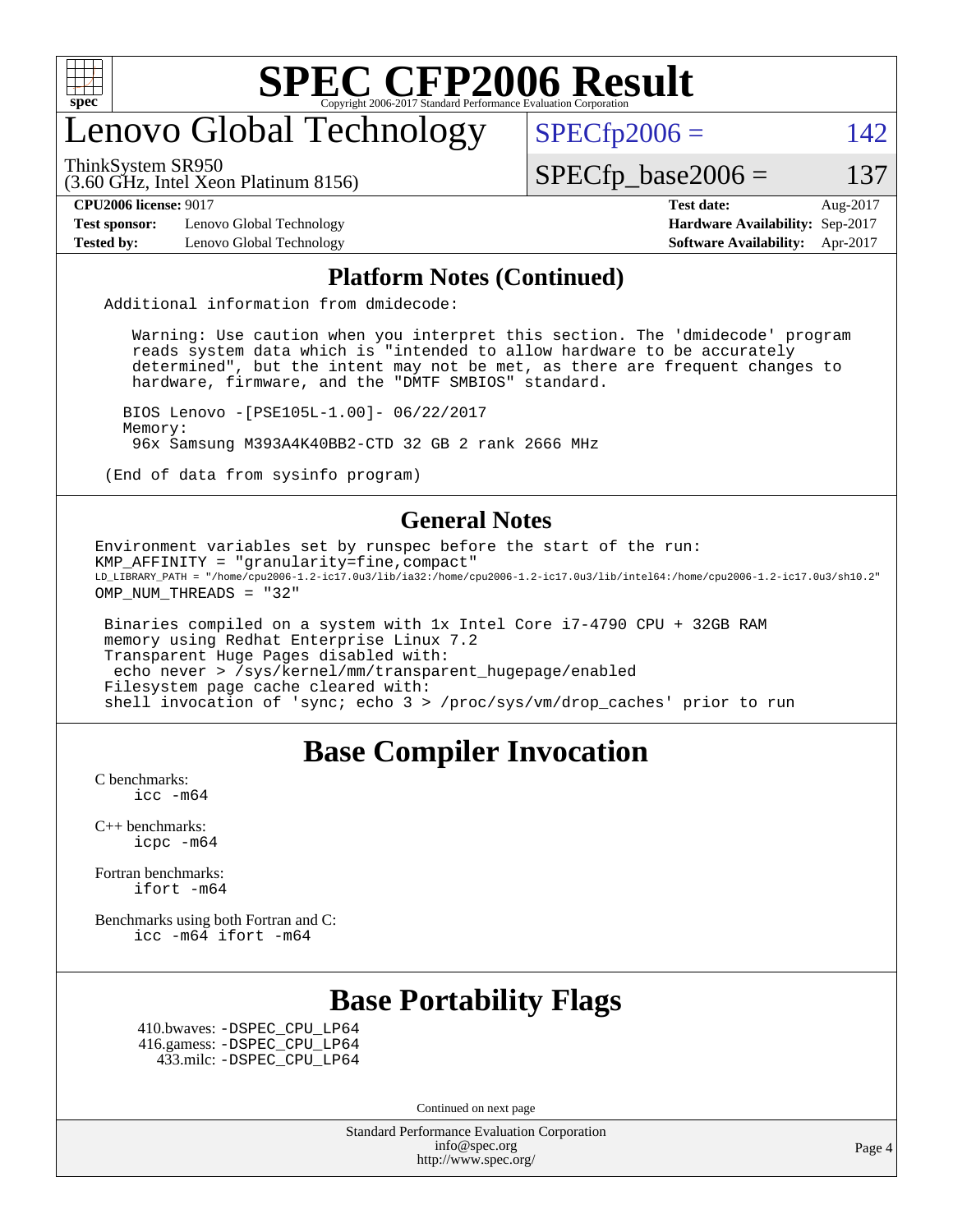

enovo Global Technology

ThinkSystem SR950

(3.60 GHz, Intel Xeon Platinum 8156)

 $SPECfp2006 = 142$  $SPECfp2006 = 142$ 

 $SPECTp\_base2006 = 137$ 

**[Test sponsor:](http://www.spec.org/auto/cpu2006/Docs/result-fields.html#Testsponsor)** Lenovo Global Technology **[Hardware Availability:](http://www.spec.org/auto/cpu2006/Docs/result-fields.html#HardwareAvailability)** Sep-2017

**[CPU2006 license:](http://www.spec.org/auto/cpu2006/Docs/result-fields.html#CPU2006license)** 9017 **[Test date:](http://www.spec.org/auto/cpu2006/Docs/result-fields.html#Testdate)** Aug-2017 **[Tested by:](http://www.spec.org/auto/cpu2006/Docs/result-fields.html#Testedby)** Lenovo Global Technology **[Software Availability:](http://www.spec.org/auto/cpu2006/Docs/result-fields.html#SoftwareAvailability)** Apr-2017

### **[Base Portability Flags \(Continued\)](http://www.spec.org/auto/cpu2006/Docs/result-fields.html#BasePortabilityFlags)**

 434.zeusmp: [-DSPEC\\_CPU\\_LP64](http://www.spec.org/cpu2006/results/res2017q4/cpu2006-20170917-49359.flags.html#suite_basePORTABILITY434_zeusmp_DSPEC_CPU_LP64) 435.gromacs: [-DSPEC\\_CPU\\_LP64](http://www.spec.org/cpu2006/results/res2017q4/cpu2006-20170917-49359.flags.html#suite_basePORTABILITY435_gromacs_DSPEC_CPU_LP64) [-nofor\\_main](http://www.spec.org/cpu2006/results/res2017q4/cpu2006-20170917-49359.flags.html#user_baseLDPORTABILITY435_gromacs_f-nofor_main) 436.cactusADM: [-DSPEC\\_CPU\\_LP64](http://www.spec.org/cpu2006/results/res2017q4/cpu2006-20170917-49359.flags.html#suite_basePORTABILITY436_cactusADM_DSPEC_CPU_LP64) [-nofor\\_main](http://www.spec.org/cpu2006/results/res2017q4/cpu2006-20170917-49359.flags.html#user_baseLDPORTABILITY436_cactusADM_f-nofor_main) 437.leslie3d: [-DSPEC\\_CPU\\_LP64](http://www.spec.org/cpu2006/results/res2017q4/cpu2006-20170917-49359.flags.html#suite_basePORTABILITY437_leslie3d_DSPEC_CPU_LP64) 444.namd: [-DSPEC\\_CPU\\_LP64](http://www.spec.org/cpu2006/results/res2017q4/cpu2006-20170917-49359.flags.html#suite_basePORTABILITY444_namd_DSPEC_CPU_LP64) 447.dealII: [-DSPEC\\_CPU\\_LP64](http://www.spec.org/cpu2006/results/res2017q4/cpu2006-20170917-49359.flags.html#suite_basePORTABILITY447_dealII_DSPEC_CPU_LP64) 450.soplex: [-DSPEC\\_CPU\\_LP64](http://www.spec.org/cpu2006/results/res2017q4/cpu2006-20170917-49359.flags.html#suite_basePORTABILITY450_soplex_DSPEC_CPU_LP64) 453.povray: [-DSPEC\\_CPU\\_LP64](http://www.spec.org/cpu2006/results/res2017q4/cpu2006-20170917-49359.flags.html#suite_basePORTABILITY453_povray_DSPEC_CPU_LP64) 454.calculix: [-DSPEC\\_CPU\\_LP64](http://www.spec.org/cpu2006/results/res2017q4/cpu2006-20170917-49359.flags.html#suite_basePORTABILITY454_calculix_DSPEC_CPU_LP64) [-nofor\\_main](http://www.spec.org/cpu2006/results/res2017q4/cpu2006-20170917-49359.flags.html#user_baseLDPORTABILITY454_calculix_f-nofor_main) 459.GemsFDTD: [-DSPEC\\_CPU\\_LP64](http://www.spec.org/cpu2006/results/res2017q4/cpu2006-20170917-49359.flags.html#suite_basePORTABILITY459_GemsFDTD_DSPEC_CPU_LP64) 465.tonto: [-DSPEC\\_CPU\\_LP64](http://www.spec.org/cpu2006/results/res2017q4/cpu2006-20170917-49359.flags.html#suite_basePORTABILITY465_tonto_DSPEC_CPU_LP64) 470.lbm: [-DSPEC\\_CPU\\_LP64](http://www.spec.org/cpu2006/results/res2017q4/cpu2006-20170917-49359.flags.html#suite_basePORTABILITY470_lbm_DSPEC_CPU_LP64) 482.sphinx3: [-DSPEC\\_CPU\\_LP64](http://www.spec.org/cpu2006/results/res2017q4/cpu2006-20170917-49359.flags.html#suite_basePORTABILITY482_sphinx3_DSPEC_CPU_LP64)

481.wrf: [-DSPEC\\_CPU\\_LP64](http://www.spec.org/cpu2006/results/res2017q4/cpu2006-20170917-49359.flags.html#suite_basePORTABILITY481_wrf_DSPEC_CPU_LP64) [-DSPEC\\_CPU\\_CASE\\_FLAG](http://www.spec.org/cpu2006/results/res2017q4/cpu2006-20170917-49359.flags.html#b481.wrf_baseCPORTABILITY_DSPEC_CPU_CASE_FLAG) [-DSPEC\\_CPU\\_LINUX](http://www.spec.org/cpu2006/results/res2017q4/cpu2006-20170917-49359.flags.html#b481.wrf_baseCPORTABILITY_DSPEC_CPU_LINUX)

### **[Base Optimization Flags](http://www.spec.org/auto/cpu2006/Docs/result-fields.html#BaseOptimizationFlags)**

[C benchmarks](http://www.spec.org/auto/cpu2006/Docs/result-fields.html#Cbenchmarks):

[-xCORE-AVX2](http://www.spec.org/cpu2006/results/res2017q4/cpu2006-20170917-49359.flags.html#user_CCbase_f-xCORE-AVX2) [-ipo](http://www.spec.org/cpu2006/results/res2017q4/cpu2006-20170917-49359.flags.html#user_CCbase_f-ipo) [-O3](http://www.spec.org/cpu2006/results/res2017q4/cpu2006-20170917-49359.flags.html#user_CCbase_f-O3) [-no-prec-div](http://www.spec.org/cpu2006/results/res2017q4/cpu2006-20170917-49359.flags.html#user_CCbase_f-no-prec-div) [-parallel](http://www.spec.org/cpu2006/results/res2017q4/cpu2006-20170917-49359.flags.html#user_CCbase_f-parallel) [-qopt-prefetch](http://www.spec.org/cpu2006/results/res2017q4/cpu2006-20170917-49359.flags.html#user_CCbase_f-qopt-prefetch)

[C++ benchmarks:](http://www.spec.org/auto/cpu2006/Docs/result-fields.html#CXXbenchmarks) [-xCORE-AVX2](http://www.spec.org/cpu2006/results/res2017q4/cpu2006-20170917-49359.flags.html#user_CXXbase_f-xCORE-AVX2) [-ipo](http://www.spec.org/cpu2006/results/res2017q4/cpu2006-20170917-49359.flags.html#user_CXXbase_f-ipo) [-O3](http://www.spec.org/cpu2006/results/res2017q4/cpu2006-20170917-49359.flags.html#user_CXXbase_f-O3) [-no-prec-div](http://www.spec.org/cpu2006/results/res2017q4/cpu2006-20170917-49359.flags.html#user_CXXbase_f-no-prec-div) [-qopt-prefetch](http://www.spec.org/cpu2006/results/res2017q4/cpu2006-20170917-49359.flags.html#user_CXXbase_f-qopt-prefetch)

[Fortran benchmarks](http://www.spec.org/auto/cpu2006/Docs/result-fields.html#Fortranbenchmarks): [-xCORE-AVX2](http://www.spec.org/cpu2006/results/res2017q4/cpu2006-20170917-49359.flags.html#user_FCbase_f-xCORE-AVX2) [-ipo](http://www.spec.org/cpu2006/results/res2017q4/cpu2006-20170917-49359.flags.html#user_FCbase_f-ipo) [-O3](http://www.spec.org/cpu2006/results/res2017q4/cpu2006-20170917-49359.flags.html#user_FCbase_f-O3) [-no-prec-div](http://www.spec.org/cpu2006/results/res2017q4/cpu2006-20170917-49359.flags.html#user_FCbase_f-no-prec-div) [-parallel](http://www.spec.org/cpu2006/results/res2017q4/cpu2006-20170917-49359.flags.html#user_FCbase_f-parallel) [-qopt-prefetch](http://www.spec.org/cpu2006/results/res2017q4/cpu2006-20170917-49359.flags.html#user_FCbase_f-qopt-prefetch)

[Benchmarks using both Fortran and C](http://www.spec.org/auto/cpu2006/Docs/result-fields.html#BenchmarksusingbothFortranandC): [-xCORE-AVX2](http://www.spec.org/cpu2006/results/res2017q4/cpu2006-20170917-49359.flags.html#user_CC_FCbase_f-xCORE-AVX2) [-ipo](http://www.spec.org/cpu2006/results/res2017q4/cpu2006-20170917-49359.flags.html#user_CC_FCbase_f-ipo) [-O3](http://www.spec.org/cpu2006/results/res2017q4/cpu2006-20170917-49359.flags.html#user_CC_FCbase_f-O3) [-no-prec-div](http://www.spec.org/cpu2006/results/res2017q4/cpu2006-20170917-49359.flags.html#user_CC_FCbase_f-no-prec-div) [-parallel](http://www.spec.org/cpu2006/results/res2017q4/cpu2006-20170917-49359.flags.html#user_CC_FCbase_f-parallel) [-qopt-prefetch](http://www.spec.org/cpu2006/results/res2017q4/cpu2006-20170917-49359.flags.html#user_CC_FCbase_f-qopt-prefetch)

#### **[Peak Compiler Invocation](http://www.spec.org/auto/cpu2006/Docs/result-fields.html#PeakCompilerInvocation)**

[C benchmarks](http://www.spec.org/auto/cpu2006/Docs/result-fields.html#Cbenchmarks): [icc -m64](http://www.spec.org/cpu2006/results/res2017q4/cpu2006-20170917-49359.flags.html#user_CCpeak_intel_icc_64bit_bda6cc9af1fdbb0edc3795bac97ada53)

[C++ benchmarks:](http://www.spec.org/auto/cpu2006/Docs/result-fields.html#CXXbenchmarks) [icpc -m64](http://www.spec.org/cpu2006/results/res2017q4/cpu2006-20170917-49359.flags.html#user_CXXpeak_intel_icpc_64bit_fc66a5337ce925472a5c54ad6a0de310)

[Fortran benchmarks](http://www.spec.org/auto/cpu2006/Docs/result-fields.html#Fortranbenchmarks): [ifort -m64](http://www.spec.org/cpu2006/results/res2017q4/cpu2006-20170917-49359.flags.html#user_FCpeak_intel_ifort_64bit_ee9d0fb25645d0210d97eb0527dcc06e)

[Benchmarks using both Fortran and C](http://www.spec.org/auto/cpu2006/Docs/result-fields.html#BenchmarksusingbothFortranandC): [icc -m64](http://www.spec.org/cpu2006/results/res2017q4/cpu2006-20170917-49359.flags.html#user_CC_FCpeak_intel_icc_64bit_bda6cc9af1fdbb0edc3795bac97ada53) [ifort -m64](http://www.spec.org/cpu2006/results/res2017q4/cpu2006-20170917-49359.flags.html#user_CC_FCpeak_intel_ifort_64bit_ee9d0fb25645d0210d97eb0527dcc06e)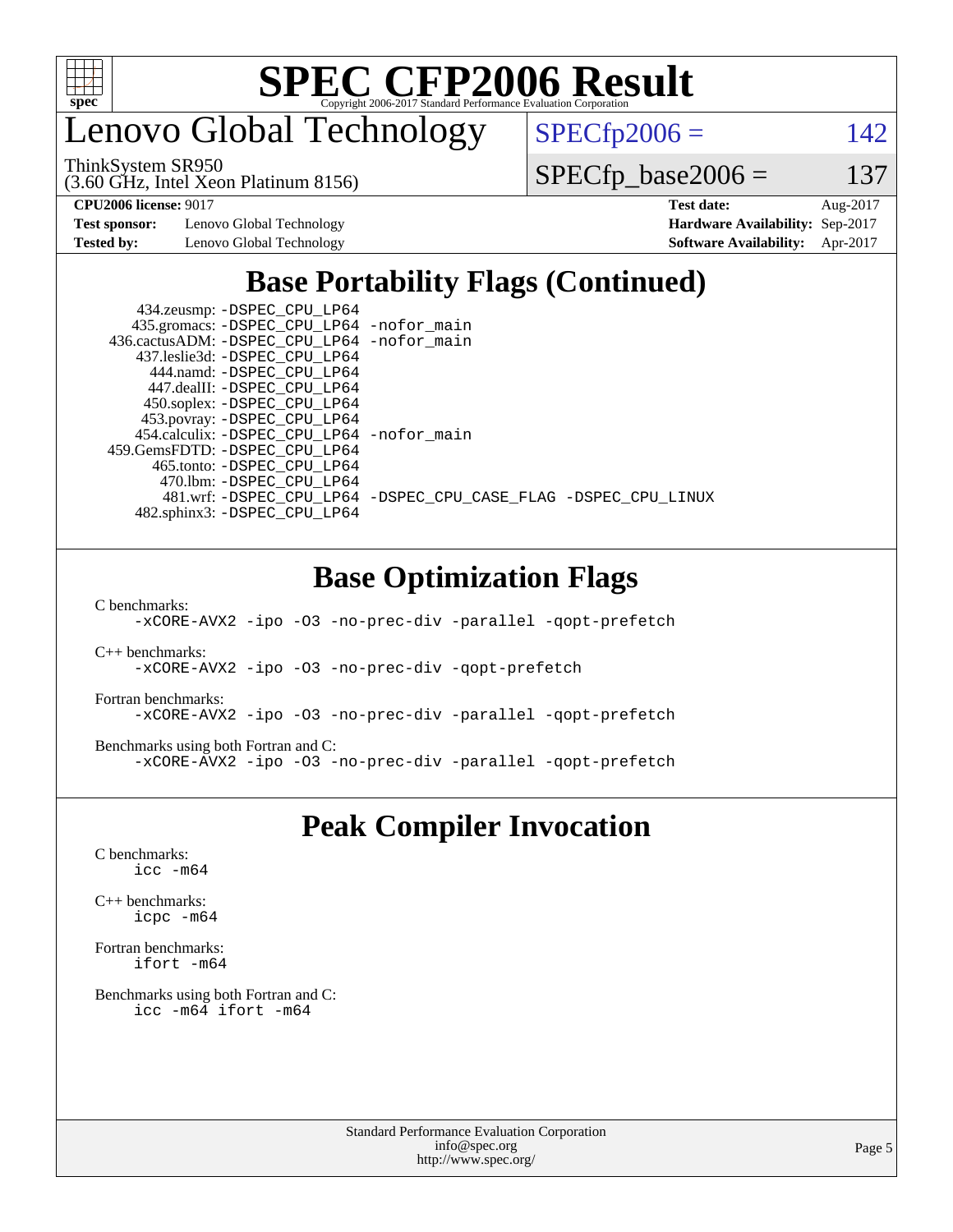

## enovo Global Technology

ThinkSystem SR950

 $SPECTp2006 = 142$ 

 $SPECTp\_base2006 = 137$ 

(3.60 GHz, Intel Xeon Platinum 8156)

**[Test sponsor:](http://www.spec.org/auto/cpu2006/Docs/result-fields.html#Testsponsor)** Lenovo Global Technology **[Hardware Availability:](http://www.spec.org/auto/cpu2006/Docs/result-fields.html#HardwareAvailability)** Sep-2017 **[Tested by:](http://www.spec.org/auto/cpu2006/Docs/result-fields.html#Testedby)** Lenovo Global Technology **[Software Availability:](http://www.spec.org/auto/cpu2006/Docs/result-fields.html#SoftwareAvailability)** Apr-2017

**[CPU2006 license:](http://www.spec.org/auto/cpu2006/Docs/result-fields.html#CPU2006license)** 9017 **[Test date:](http://www.spec.org/auto/cpu2006/Docs/result-fields.html#Testdate)** Aug-2017

#### **[Peak Portability Flags](http://www.spec.org/auto/cpu2006/Docs/result-fields.html#PeakPortabilityFlags)**

Same as Base Portability Flags

## **[Peak Optimization Flags](http://www.spec.org/auto/cpu2006/Docs/result-fields.html#PeakOptimizationFlags)**

[C benchmarks](http://www.spec.org/auto/cpu2006/Docs/result-fields.html#Cbenchmarks):

433.milc: basepeak = yes

 $470.$ lbm: basepeak = yes

 $482$ .sphinx3: basepeak = yes

#### [C++ benchmarks:](http://www.spec.org/auto/cpu2006/Docs/result-fields.html#CXXbenchmarks)

```
 444.namd: -prof-gen(pass 1) -prof-use(pass 2) -xCORE-AVX2(pass 2)
        -par-num-threads=1(pass 1) -ipo(pass 2) -O3(pass 2)
        -no-prec-div(pass 2) -fno-alias -auto-ilp32
```
447.dealII: basepeak = yes

 $450$ .soplex: basepeak = yes

```
 453.povray: -prof-gen(pass 1) -prof-use(pass 2) -xCORE-AVX2(pass 2)
         -par-num-threads=1-ipo-O3(pass 2)-no-prec-div(pass 2) -unroll4 -ansi-alias
```
[Fortran benchmarks](http://www.spec.org/auto/cpu2006/Docs/result-fields.html#Fortranbenchmarks):

```
410.bwaves: basepeak = yes 416.gamess: -prof-gen(pass 1) -prof-use(pass 2) -xCORE-AVX2(pass 2)
            -par-num-threads=1-ipo-O3(pass 2)-no-prec-div(pass 2) -unroll2 -inline-level=0 -scalar-rep-
    434.zeusmp: basepeak = yes
    437.leslie3d: basepeak = yes
 459.GemsFDTD: -prof-gen(pass 1) -prof-use(pass 2) -xCORE-AVX2(pass 2)
            -par-num-threads=1-ipo-O3(pass 2)-no-prec-div(pass 2) -unroll2 -inline-level=0
            -qopt-prefetch -parallel
      465.tonto: -prof-gen(pass 1) -prof-use(pass 2) -xCORE-AVX2(pass 2)
            -par-num-threads=1(pass 1) -ipo(pass 2) -O3(pass 2)
            -no-prec-div-inline-calloc-qopt-malloc-options=3
            -auto -unroll4
```
Continued on next page

```
Standard Performance Evaluation Corporation
             info@spec.org
           http://www.spec.org/
```